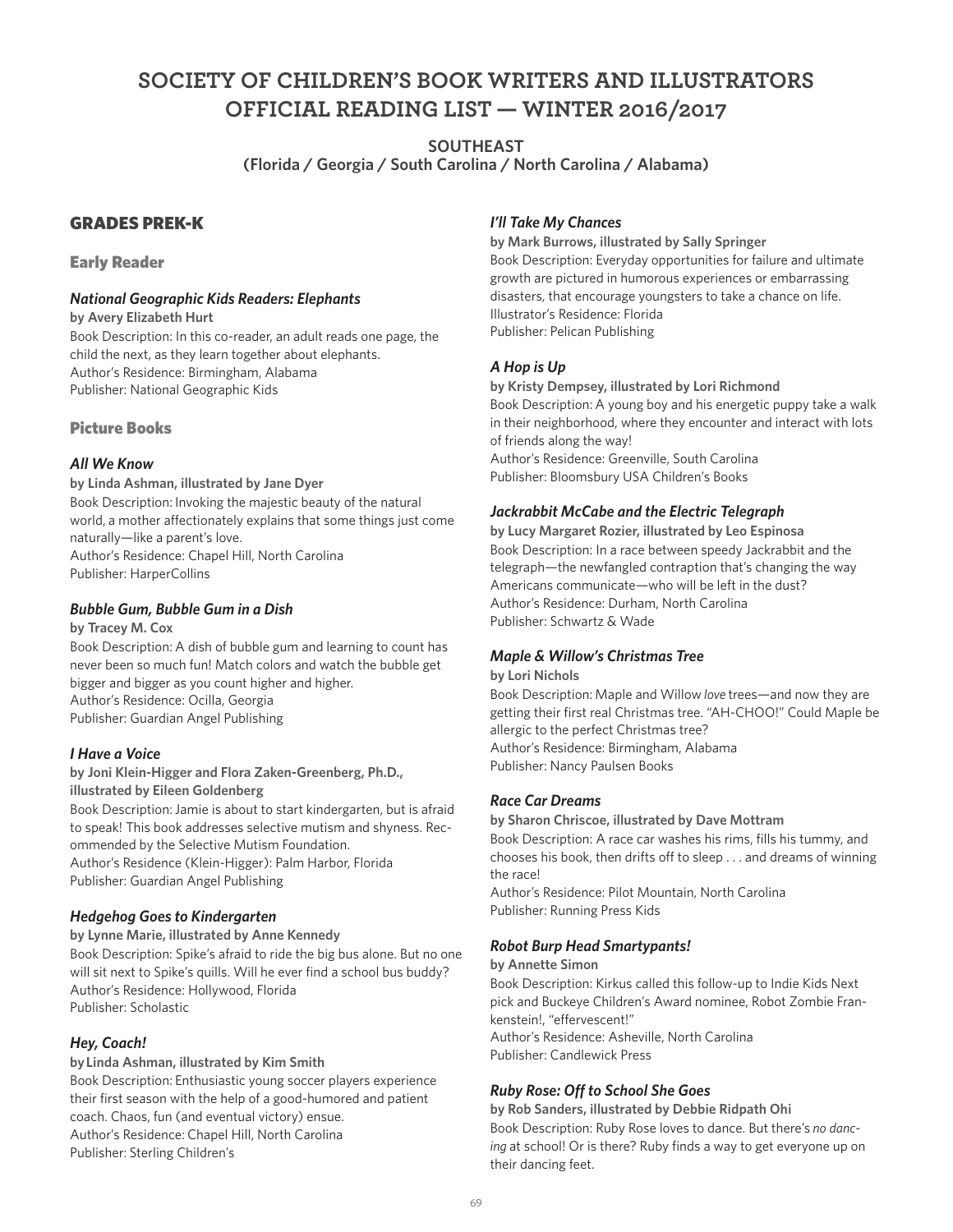Author's Residence: Brandon, Florida Publisher: HarperCollins

#### *Super Jumbo*

#### **by Fred Koehler**

Book Description: Little Jumbo the elephant has visions of being a superhero, but has a hard time finding anyone who appreciates his daring good deeds.

Author's Residence: Lakeland, Florida Publisher: Dial Books for Young Readers

#### *Ten Easter Eggs*

#### **by Vijaya Bodach**

Book Description: Follow and count along in this sweet story as ten touchable eggs hatch into fuzzy, flocked chicks one by one in a rhyming adventure.

Author's Residence: Charleston, South Carolina Publisher: Cartwheel Books

## GRADES 1-2

#### Chapter Book

## *The Dino Files: A Mysterious Egg*

**by Stacy McAnulty, illustrated by Mike Boldt** Book Description: This hilarious series follows a nine-year-old dinosaur expert, his paleontologist grandparents, a cat named Saurus, and fossils that might not be so extinct! Author's Residence: Kernersville, North Carolina Publisher: Random Books for Young Readers

#### Humorous Fiction

#### *Emma McKenna's Ice Cream Dilemma*

**by Terry Cook** 

Book Description: Emma's Uncle Pete has come to take her for ice cream. When she can't decide he suggests something 'different'. What will Emma choose? Author's Residence: Oviedo, Florida Publisher: Guardian Angel Publishing

#### Picture Book

#### *Because of an Acorn*

**by Lola M. Schaefer, illustrated by Frann Preston-Gannon** Book Description: Wander down the forest path to learn how every tree, flower, plant, and animal is connected in spiraling circles of life. Author's Residence: Dawsonville, Georgia Publisher: Chronicle Books

#### *Colby Mouse's Christmas Gift*

**by Barbara Bockman, illustrated by KC Snider** Book Description: When Colby Mouse sees the happiness of the people family celebrating Christmas, he devises a plan so he can participate.

Author's Residence: Gainesville, Florida Publisher: Guardian Angel Publishing

#### *Gatsby's Grand Adventures Book 3: Thomas Gainsborough's "Girl with Pigs"*

#### **by Barbara Cairns, illustrated by Eugene Ruble**

Book Description: Gatsby the cat lives in an art gallery. He explores famous paintings at night. Strange things happen when he forgets to jump out in time. Author's Residence: Homosassa, Florida

Publisher: Guardian Angel Publishing

## *A Hanukkah with Mazel*

**by Joel Edward Stein, illustrated by Elisa Vavouri**  Book Description: When Misha, a poor artist, discovers a lost and hungry cat in his barn, it inspires him to celebrate Hanukkah in a very special way. Author's Residence: Port St. Lucie, Florida

Publisher: Kar-Ben Publishing

## *Her Pink Hair*

**by Jill Dana**

Book Description: The story of a young girl's perspective of her best friend's battle with cancer, told through poetic text and mixed-media clay illustrations. Author's Residence: Fort Lauderdale, Florida Publisher: Guardian Angel Publishing

## *If an Elephant Went to School*

**by Ellen Fischer, illustrated by Laura Wood** Book Description: Through a series of humorous questions and answers, readers learn about classroom objectives and animal behaviors.

Author's Residence: Greensboro, North Carolina Publisher: Mighty Media

#### *More-igami*

#### **by Dori Kleber, Illustrated by G. Brian Karas**

Book Description: Joey loves everything that folds. He's determined to master the art of origami. Practice makes perfect in this multicultural story. Includes a simple origami craft. Author's Residence: Dunwoody, Georgia Publisher: Candlewick Press

#### *Nana's Favorite Things*

**by Dorothy H. Price, illustrated by TeMika Grooms** Book Description: Sasha loves her Nana's snacks. When she learns her Nana has diabetes, Sasha creates a clever plan to help her Nana become active and healthy. Author's Residence: Charlotte, North Carolina Publisher: Eifrig Publishing

#### *An Orangutan's Night Before Christmas*

**by Laura Boldin-Fournier, illustrated by Stan Jaskiel** Book Description: Santa's gone ape! His new helper is a funny orangutan. Oranga-Claus delivers gifts to zoo animals, but confuses their keeper with his strange language. Author's Residence: Palm Beach Gardens, Florida Publisher: Pelican Publishing

#### *Trosclair and the Alligator*

**by Peter Huggins, illustrated by Lindsey Gardiner** Book Description: Trosclair, a Cajun boy living on Bayou Fontaine in Louisiana, uses his wits to save himself and his dog Ollie from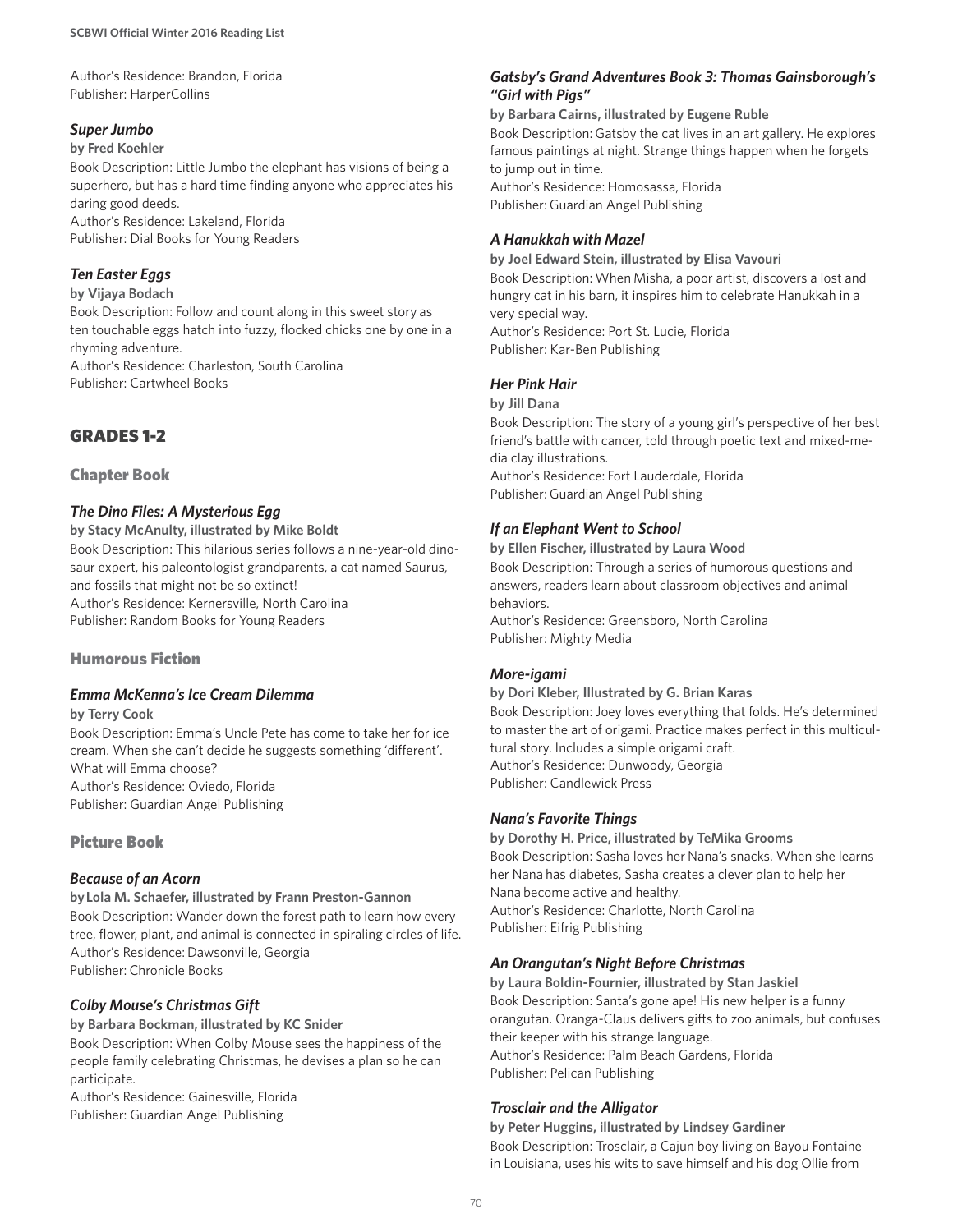Gargantua, the rogue alligator. Author's Residence: Auburn, Alabama Publisher: Star Bright Books

#### *The Veterans' Clubhouse*

**by Kristen Zajac, illustrated by Jennifer Houdeshell** Book Description: When Patrick, Hailey, and their parents befriend a homeless man, they learn he›s a veteran. The kids organize a benefit concert to help the homeless. Author's Residence: Tampa, Florida Publisher: Guardian Angel Publishing

#### *Waiting for Snow*

**by Marsha Diane Arnold, illustrated by Renata Liwska** Book Description: "Wake Up, Sky! Time to Snow!" shouts Badger. Badger's friends try to trick snow, but Hedgehog reminds them that "it will snow in snow's time." Author's Residence: Alva, Florida Publisher: HMH Books for Young Readers

## *When Christmas Feels Like Home*

**by Gretchen Griffith, illustrated by Carolina Farias** Book Description: Eduardo discovers his new life in America is not so different after all, and home is wherever family might be. Author's Residence: Lenoir, North Carolina Publisher: Albert Whitman & Company

## GRADES 3-5

**Adventure** 

## *Clayton Stone, Facing Off*

#### **by Ena Jones**

Book Description: In this sequel to *Clayton Stone, At Your Service,* middle school spy, Clayton Stone, is back in business, this time going undercover to protect the president's son. Author's Residence: Greensboro, North Carolina Publisher: Holiday House

#### Contemporary Fiction

#### *Extraordinary*

**by Miriam Spitzer Franklin** Book Description: Pansy hasn't always been there for her best friend, Anna. But when Anna gets sick, Pansy is determined to be an extraordinary friend. Author's Residence: Charlotte, North Carolina Publisher: Sky Pony Press

#### Fantasy

#### *The Map to Everywhere*

**by Carrie Ryan and John Parke Davis, illustrated by Todd Harris** Book Description: Set sail on a river of pure magic! Author's Residence (Ryan): Charlotte, North Carolina Publisher: Little, Brown Books for Young Readers

#### *Wandmaker*

#### **by Ed Masessa**

Book Description: The exciting, magical adventure of a boy and his sister, for fans of Harry Potter but based entirely in the real world. Author's Residence: Sarasota, Florida Publisher: Scholastic

## Historical Fiction

#### *Groundhogs Across America*

#### **by Barbara Birenbaum**

Book Description: Life and locales of 21 groundhogs across America including Punxsutawney Phil predicting Spring's onset. Under-Groundhog Spy Network seeks impostors. Photos. Dictionary, map, and song. Authors Residence: Clearwater, Florida Publisher: Peartree Books

## *Ruby Lee and Me*

**by Shannon Hitchcock**

Book Description: Set in the midst of school integration, two girls, one black and one white, discover what it means to be true friends. Author's Residence: Tampa, Florida Publisher: Scholastic Press

## *The Safest Lie*

**by Angela Cerrito**

Book Description: Nine-year-old Anna Bauman, given a new name, escapes the Warsaw ghetto. She struggles to learn her new identity yet never forget the old one. WWII. Author's Residence: Athens, Georgia Publisher: Holiday House

## Humorous Fiction

#### *Dead Possums Are Fair Game*

**by Taryn Souders** Book Description: One dead possum + one wacky aunt + one hungry dog = disaster. Can Ella stop her troubles from multiplying before it's too late? Author's Residence: Sorrento, Florida Publisher: Sky Pony Press

## Nonfiction

#### *The Poppy Lady: Moina Belle Michael and Her Tribute to Veterans*

**by Barbara Elizabeth Walsh, illustrated by Layne Johnson** Book Description: Biography of Moina Belle Michael who established the Flanders Field Memorial Poppy as a universal symbol of tribute and support for veterans and their families. Author's Residence: Key Largo, Florida Publisher: Calkins Creek

#### *Those Colossal Cats*

**by Marta Magellan, illustrated by Steve Weaver** Book Description: With photographs and cartoon illustrations, this book answers twenty questions, such as: Do big cats purr? Which cat is the fastest? Author's Residence: Pinecrest, Florida Publisher: Pineapple Press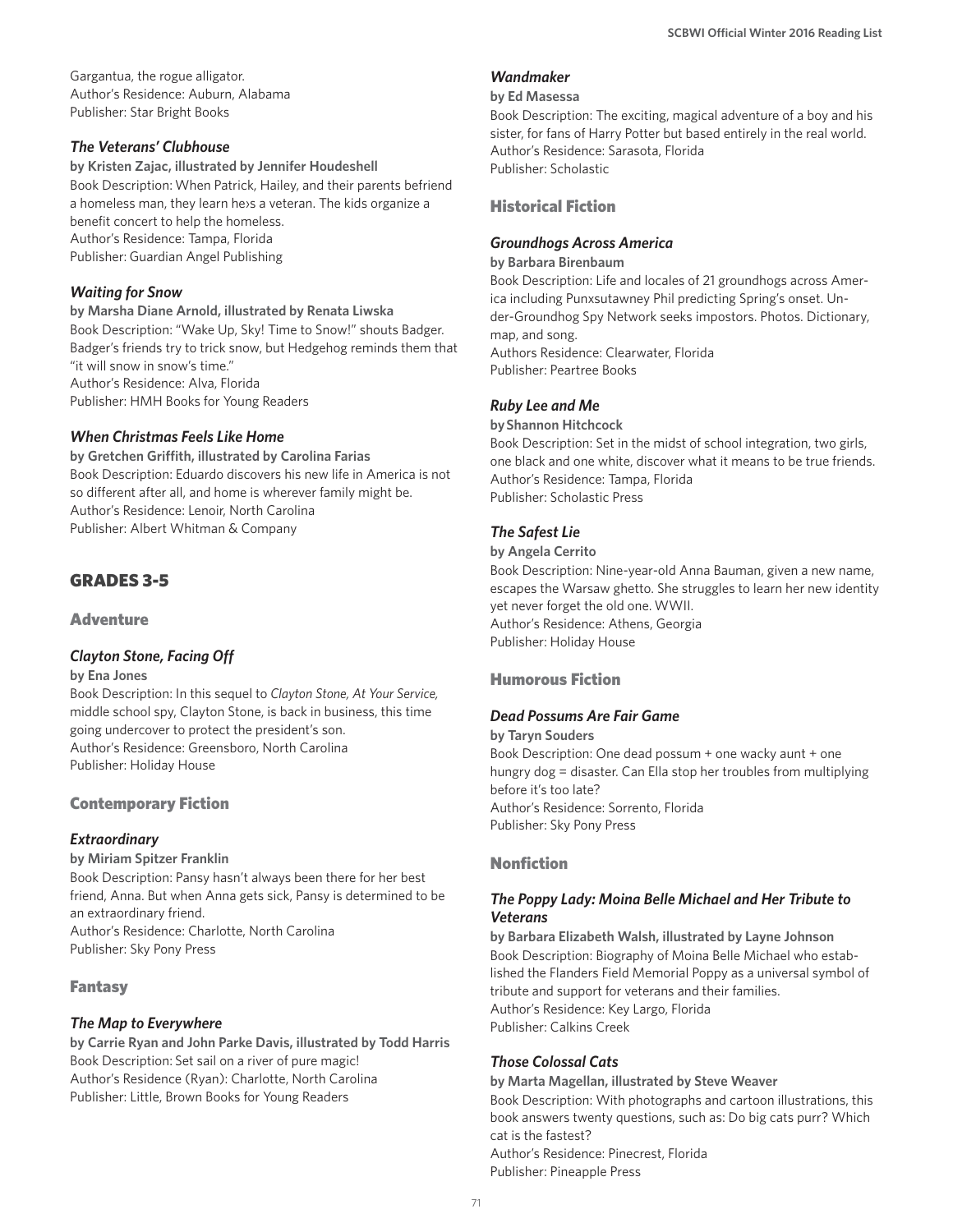## *Unsolved Mysteries of Nature*

#### **by Heather L. Montgomery**

Book Description: Fish raining from the sky, stones sliding across the desert, frogs with five legs?!? Discover wacky mysteries of nature just waiting to be solved. Author's Residence: Ardmore, Alabama Publisher: Capstone

## Nonfiction Activity Books

#### *Amazing Cardboard Tube Science*

#### **by Jodi Wheeler-Toppen**

Book Description: Why throw old cardboard tubes in the recycling when you can reuse them yourself? These fun experiments and projects will keep readers entertained and learning. Author's Residence: Atlanta, Georgia Publisher: Capstone

## Picture Book

## *Crabbling, A Lowcountry Family Tradition*

**by Tilda Balsley, illustrated by Monica Wyrick** Book Description: Two boys learn the art of crabbing from their grandfather. The book features poetic language, soft watercolors, environmental education, and an original crabcake recipe! Author's Residence: Reidsville, North Carolina Publisher: University of South Carolina Press

## *Lewis Tewanima, Born to Run*

**by Sharon K. Solomon, illustrated by Lisa Fields** Book Description: When Hopi Lewis Tewanima was forced off the mesa, his whole life changed. After winning the silver medal in the 1912 Olympics, Lewis returned to Arizona. Author's Residence: The Villages, Florida Publisher: Pelican Publishing Company

## *Over in the Grasslands, On an African Savanna*

**by Marianne Berkes, illustrated by Jill Dubin** Book Description: Introduces animals and their offspring living on an African Savanna. Includes a glossary of the animals, activities, and other "tips" from both author and illustrator. Author's Residence: Orange City, Florida Publisher: Dawn Publications

## *Writing Home: The Story of Author Thomas Wolfe*

#### **by Laura Boffa**

Book Description: Explores author Thomas Wolfe's childhood in Asheville, North Carolina, his challenging and triumphant journey to become a writer, and his eventual return home. Author's Residence: Asheville, North Carolina Publisher: Taylor Trade

#### Poetry

## *When the Sun Shines on Antarctica: Poems from the Frozen Continent*

#### **by Irene Latham, illustrated by Anna Wadham**

Book Description: The sun rises, ice melts, grass grows, seals squabble, whales sing, and young penguins slide, glide, and belly flop during the summer season in Antarctica.

Author's Residence: Birmingham, Alabama Publisher: Millbrook Press/Lerner

## Realistic Fiction

## *Gasparilla's Gold*

**by Sandra Markle**

Book Description: Panthers and pirate treasure on a Florida island – there's a lot at stake for 12-year old Gus and only a summer to make it happen. Author's Residence: Lakewood Ranch, Florida

Publisher: Tumblehome Learning

## *The Lost Cipher*

**by Michael Oechsle**

Book Description: A poor Appalachian boy dealing with the sudden loss of his father must solve a centuries-old buried treasure legend to save his family's mountain. Author's Residence: Hillsborough, North Carolina

Publisher: Albert Whitman & Company

## *Wish*

**by Barbara O'Connor**

Book Description: The story of a girl who, with the help of a friend, kind relatives, and a stray dog, unexpectedly learns the true meaning of family.

Author's Residence: Asheville, North Carolina Publisher: Farrar, Straus and Giroux Books for Young Readers

# GRADES 6-8

#### **Adventure**

## *Hard Times for Jake Smith*

**by Aileen Kilgore Henderson**

Book Description: When twelve-year-old MaryJake is abandoned in the Great Depression, she's tired of obeying. Disguising herself as a boy, she's determined to survive on her own. Author's Residence: Brookwood, Alabama Publisher: Milkweed Editions

## *The Scent of Something Sneaky*

#### **by Gail Hedrick**

Description: Using science and good reasoning skills, 14-year-old Emily tries to prevent the closure of a North Carolina inn – and the dark reason behind it.

Author's Residence: Bradenton, Florida Publisher: Tumblehome Learning

## Contemporary Fiction

## *Corroded*

#### **by Carrie Dalby**

Book Description: Contemporary story about a friendship between a neuro-typical freshman girl and a teen boy with high functioning autism.

Author's Residence: Mobile, Alabama Publisher: Anaiah Press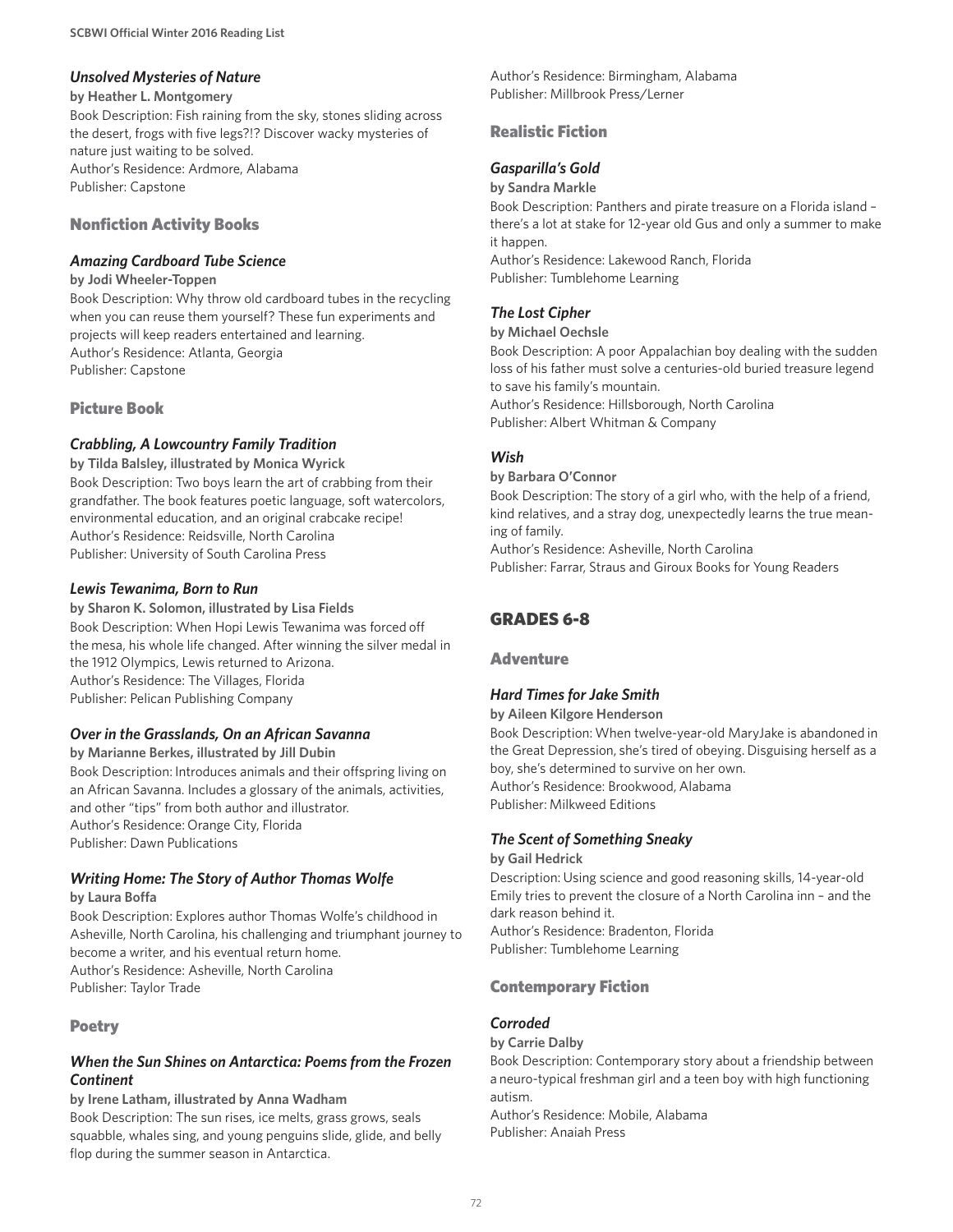## *Last in a Long Line of Rebels*

#### **by Lisa Lewis Tyre**

Book Description: Lou researches her family's history and learns that during the Civil War, a shipment of gold was stolen. The chief suspect – her great, great, great grandfather! Author's Residence: Acworth, Georgia Publisher: Nancy Paulsen Books

#### Historical Fiction

## *Aim*

#### **by Joyce Moyer Hostetter**

Book Description: Junior Bledsoe makes some unfortunate choices as he copes with his father's death and family dysfunction. A prequel to *Blue* and *Comfort*. Author's Residence: Hickory, North Carolina Publisher: Calkins Creek

#### *Grace and the Guiltless*

#### **by Erin Johnson**

Book Description: After her family is murdered, Grace Milton becomes a bounty hunter to track down the killers. Author's Residence: Reidsville, North Carolina Publisher: Capstone/Switch Press

## *Jacqueline*

#### **by Jackie Minniti**

Book Description: Based on a true story, a tale of family, faith, unusual friendships, and the resiliency of the human spirit set in occupied France in 1944. Author's Residence: Treasure Island, Florida Publisher: Anaiah Press

## *Just a Drop of Water*

#### **by Kerry O'Malley Cerra**

Book Description: Set in Florida, this is the story of two boys--one Christian, one Muslim--and how their friendship is tested in the wake of September 11. Author's Residence: Florida Publisher: Sky Pony Press

## *The Last Cherry Blossom*

#### **by Kathleen Burkinshaw**

Book Description: Yuriko discovers a shocking family secret right before her world in Hiroshima is about to ignite and become a shadow of what it had been. Author's Residence: Charlotte, North Carolina

Publisher: Sky Pony Press

## *Under Siege!*

#### **by Robyn Gioia**

Book Description: Two boys get caught up in the 1702 attack on St. Augustin. Too young to fight, 13-year-olds Pedro and Miguel sneak behind enemy lines to help. Author's Residence: Jacksonville, Florida Publisher: Pineapple Press

## *Young Patriots: Inspiring Stories of the American Revolution*

**by Elizabeth Weiss Vollstadt and Marcella Fisher Anderson, illustrated by Layne Johnson**  Book Description: Fifteen short stories bring to life the American

Revolution by showing its major events through the eyes of young people.

Author's Residence (Vollstadt): DeLand, Florida Publisher: Boyds Mills Press (available as an e-book)

## Historical Thriller

## *Projekt 1065*

#### **by Alan Gratz**

Book Description: Michael O'Shaunessey, the son of the Irish ambassador to Nazi Germany, is a spy for the Allies in the Hitler Youth. Author's Residence : Bakersville, North Carolina Publisher: Scholastic

## Humorous Fiction

## *The Book that Proves Time Travel Happens*

#### **by Henry Clark**

Book Description: Three diverse students from Ambrose Bierce middle school travel to 1852 with a Gigantopithecus and a trombone, and fail to be inconspicuous. Trouble results. Author's residence: St. Augustine, Florida Publisher: Little, Brown Books for Young Readers

## *The Greatest Zombie Movie Ever*

#### **by Jeff Strand**

Book Description: Three best friends with great passion but almost no money or resources set out to make the ultimate zombie movie epic. Lots and lots of stuff goes wrong. Author's Residence: Tampa, Florida Publisher: Sourcebooks Fire

#### *This is Not the Abby Show*

#### **by Debbie Reed Fischer**

Book Description: A twelve-year-old girl with ADHD impulsively takes a prank too far and winds up in summer school, where she is encouraged to tap into her comedic talents. Author's Residence: Boca Raton, Florida Publisher: Delacorte Books for Young Readers

## **Mystery**

## *Hiding Carly, A Sean Gray Junior Special Agent Mystery*

**by Ann E Eisenstein**

Book Description: The hero, 11-year-old Sean, searches for the truth about the murder of his FBI-agent father and a connection with a new girl in his class. Author's Residence: Columbia, South Carolina Publisher: Peak City Publishing

## *The Maypop Kidnapping*

#### **by C.M. Surrisi**

Book Description: Quinnie Boyd's teacher has disappeared. Quinnie thinks it's a kidnapping case, but her mom, the town sheriff, disagrees. Quinnie follows her instincts that something's wrong. Author's Residence: Asheville, North Carolina Publisher: Carolrhoda Books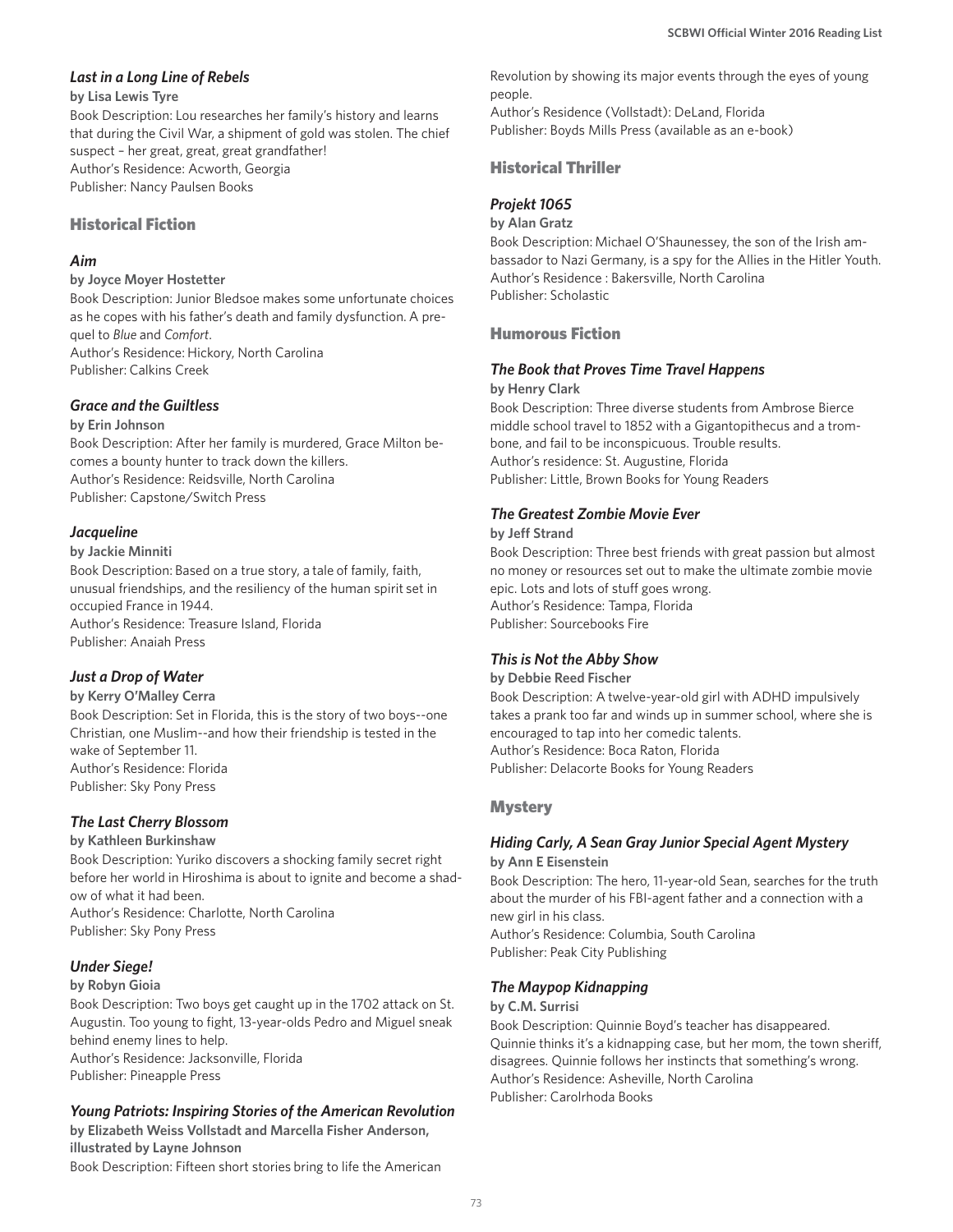#### *Tangled Lines*

#### **by Bonnie J. Doerr**

Book Description: Two young teens discover a crime ring while investigating pelican killings in the Florida Keys and expose themselves to the same fate as the pelicans. Author's Residence: Winston-Salem, North Carolina Publisher: Leap Books

## Nonfiction

#### *Bioengineering: Discover How Nature Inspires Human Design*

**by Christine Burillo-Kirch, illustrated by Alexis Cornell** Book Description: Explores different fields, including communication and transportation, while encouraging kids to think critically and creatively to fulfill everyday needs using designs from nature. Author's Residence: Cary, North Carolina Publisher: Nomad Press

## *Marie Curie for Kids: Her Life and Scientific Discoveries, with 21 Activities and Experiments*

#### **by Amy M. O'Quinn**

Book Description: A comprehensive biography of the Nobel Prize winning scientist, Marie Curie--her struggles, achievements, life, and legacy. Includes 21 activities and experiments. Author's Residence: Fitzgerald, Georgia Publisher: Chicago Review Press

## *STEAM Guides in App Development*

#### **by Ruth M. Kirk**

Book Description: Apps seem like magic, but their development depends upon science, technology, engineering, art, and math. Learn how you can enter the world of app development. Author's Residence: Winston Salem, North Carolina Publisher: Rourke Educational Media

## *The Writing on the Walls: Discovering Medieval and Ancient Graffiti*

#### **by Toni Blackwell Rhodes**

Book Description: Students discover medieval England, ancient Rome, and ancient Greece through graffiti left behind on walls, pillars, and scraps of pottery. Author's Residence: Stone Mountain, Georgia Publisher: Prufrock Press

## Poetry Anthology

## *National Geographic Book of Nature Poetry (ed. J. Patrick Lewis)*

#### **by B.J. Lee, Contributing Author**

Book Description: When words in verse are paired with the awesomeness of nature, something magical happens! Curated by former U.S. Poet Laureate J. Patrick Lewis. Author's Residence: Pinellas Park, Florida Publisher: National Geographic Kids

## Realistic Fiction

## *Lily and Dunkin*

#### **by Donna Gephart**

Book Description: A transgender girl and a new boy in town, who has bipolar disorder, try to save a tree, themselves, and each other.

Author's Residence: Florida Publisher: Delacorte Books for Young Readers

## *Seven Days to Goodbye*

#### **by Sheri S. Levy**

Book Description: Trina's service dog, connects with a boy with autism, and his older brothers create chaos, adding humor, and plenty of puppy love in both varieties. Author's Residence: Greenville, South Carolina Publisher: Barking Rain Press

## *Tig Ripley, Rock 'n' Roll Rebel*

#### **by Ginger Rue**

Book Description: Thirteen-year-old Tig Ripley starts an all-girl rock band. Finding young musicians who can actually get along proves to be more challenging than Tig expected. Author's Residence: Tuscaloosa, Alabama Publisher: Sleeping Bear Press

## *Tofu Quilt*

**by Ching Yeung Russell**

Book Description: Bucking tradition, a Chinese girl wants to become a writer. Facing hardships but also experiencing success, she is content to be a girl - and writer. Author's Residence: Simpsonville, South Carolina Publisher: Lee & Low Books

## *Winter's Tide*

#### **by Lisa Williams Kline**

Book Description: Stepsisters, complete opposites, try to forge a relationship in their new family. A young beached whale on the North Carolina coast brings them together. Author's Residence: Davidson, North Carolina Publisher: Zonderkidz

## *Yellow Bird and Me*

#### **by Joyce Hansen**

Book Description: The last person Doris wants to be bothered with is Yellow Bird, the class clown, until she discovers the real reason behind his antics. Author's Residence: Lexington, South Carolina

Publisher: Clarion Books

## Science Fiction

## *Relativity*

**by Cristin Bishara** Book Description: What if your perfect world is only one parallel universe away? Author's Residence: Tampa, Florida Publisher: Bloomsbury

## GRADES 9-12

#### Contemporary Fiction

## *Georgia Peaches and other Forbidden Fruit*

#### **by Jaye Robin Brown**

Book Description: Joanna must decide if she's going to break a promise to her preacher dad, or go for the girl she loves.